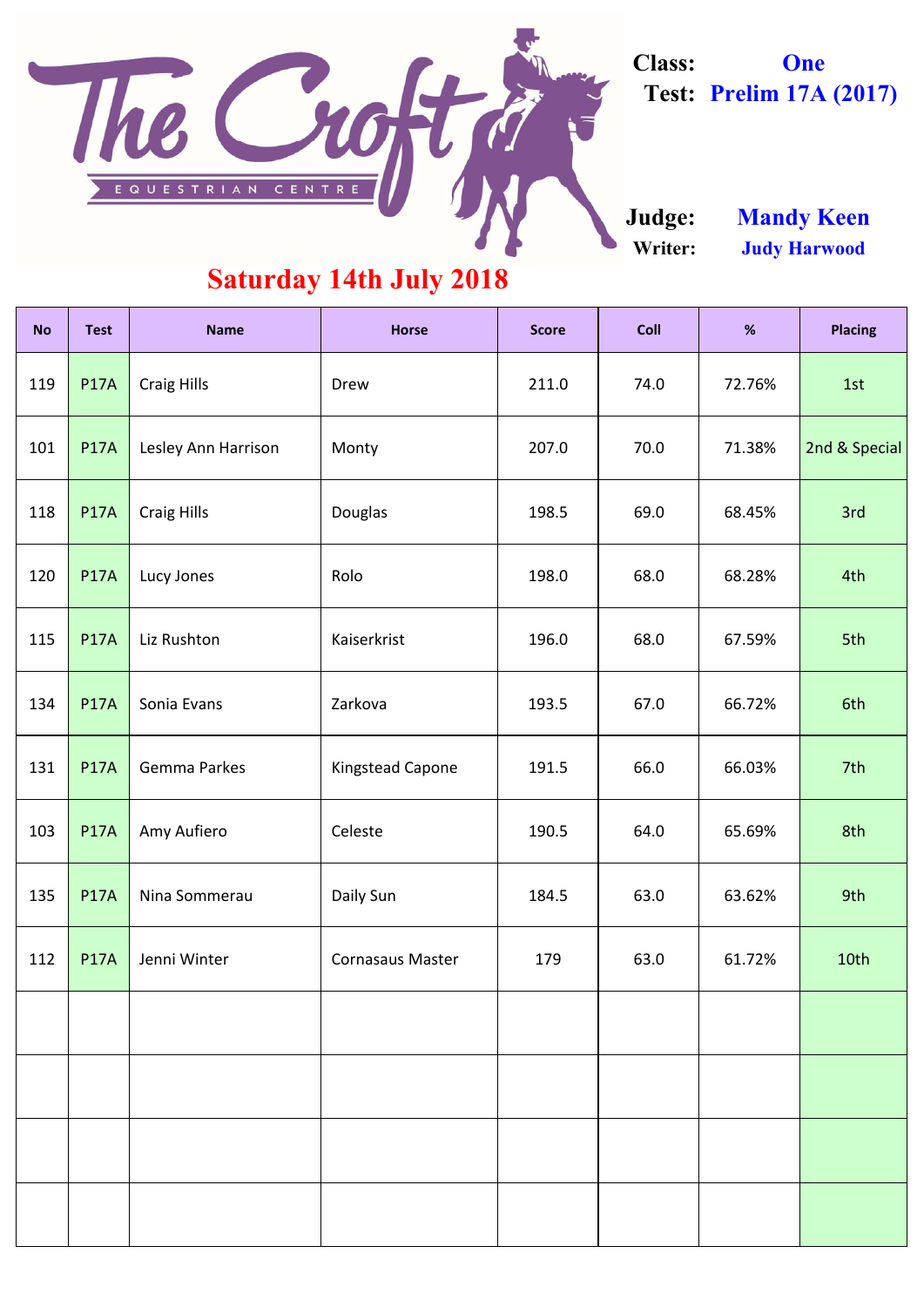**Judge:**

**Writer:**

| $\mathbf{N}\mathbf{0}$ | <b>Section</b> | Name           | Horse                   | <b>Score</b> | Coll | $\frac{0}{0}$ | <b>Bronze</b><br><b>Placing</b> | Silver<br>Placing | Gold<br>Placing | Overall<br>Placing |
|------------------------|----------------|----------------|-------------------------|--------------|------|---------------|---------------------------------|-------------------|-----------------|--------------------|
| 130                    | Silver         | Debra Abberley | The Kings Archer        | 115.5        | 55.0 | 64.17%        |                                 | 1st               |                 | 1st                |
| 112                    | Silver         | Jenni Winter   | <b>Cornasaus Master</b> | 106.5        | 51.0 | 59.17%        |                                 | 2nd               |                 | 2nd                |
|                        |                |                |                         |              |      |               |                                 |                   |                 |                    |
|                        |                |                |                         |              |      |               |                                 |                   |                 |                    |
|                        |                |                |                         |              |      |               |                                 |                   |                 |                    |
|                        |                |                |                         |              |      |               |                                 |                   |                 |                    |
|                        |                |                |                         |              |      |               |                                 |                   |                 |                    |
|                        |                |                |                         |              |      |               |                                 |                   |                 |                    |
|                        |                |                |                         |              |      |               |                                 |                   |                 |                    |
|                        |                |                |                         |              |      |               |                                 |                   |                 |                    |
|                        |                |                |                         |              |      |               |                                 |                   |                 |                    |
|                        |                |                |                         |              |      |               |                                 |                   |                 |                    |
|                        |                |                |                         |              |      |               |                                 |                   |                 |                    |

| Date:            | <b>14th July 2018</b> |
|------------------|-----------------------|
| <b>Class:</b>    | Two                   |
| Test:            | <b>Prelim FSM</b>     |
| <b>Qualifier</b> | <b>WO</b>             |



## **British Dressage Affiliated Freestyle to Music**



**Julie Jerome**

**Mandy Keen**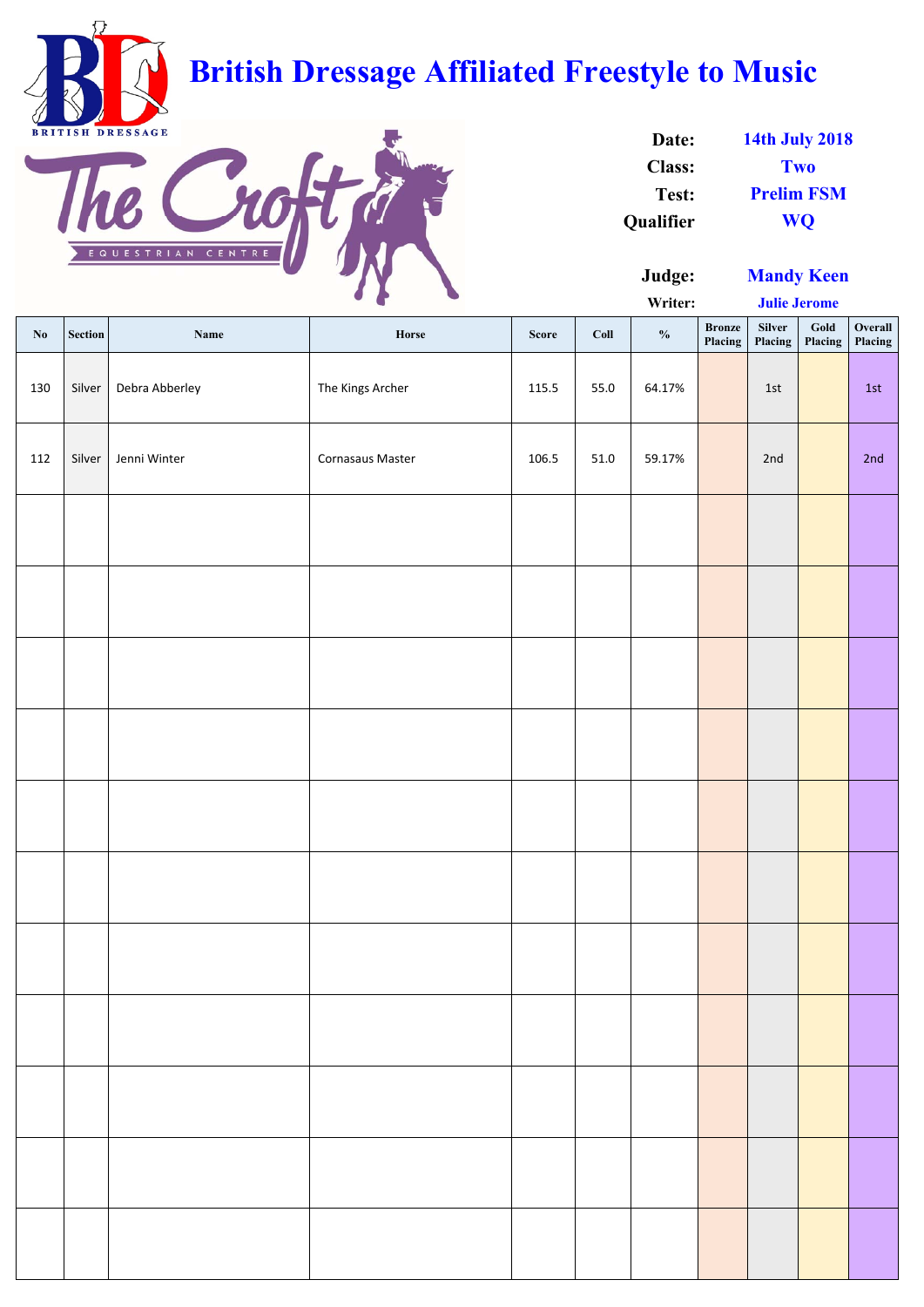| <b>No</b> | <b>Test</b> | <b>Name</b>            | <b>Horse</b>                      | <b>Score</b> | <b>Coll</b> | %      | <b>Placing</b> |
|-----------|-------------|------------------------|-----------------------------------|--------------|-------------|--------|----------------|
| 103       | <b>N38</b>  | Amy Aufiero            | Celeste                           | 209.5        | 54.0        | 67.58% | 1st            |
| 127       | <b>N38</b>  | <b>Gary Yeoman</b>     | <b>Wolfegang Mayday</b><br>Melody | 203.5        | 54.0        | 65.65% | 2nd            |
| 105       | <b>N38</b>  | Deanne Collier         | Croft Vigo                        | 200.5        | 51.0        | 64.68% | 3rd            |
| 129       | <b>N38</b>  | Jo Webb                | <b>Surprise Star George</b>       | 200.0        | 52.0        | 64.52% | 4th & Special  |
| 128       | <b>N38</b>  | Sallyanne Barton       | Extra Cody                        | 200.0        | 50.0        | 64.52% | 5th            |
| 125       | <b>N38</b>  | Davina Reid-Phillips   | Dettori II                        | 192.0        | 50.0        | 61.94% | 6th            |
| 108       | <b>N38</b>  | <b>Gary Yeoman</b>     | Hamilton                          | 190.0        | 51.0        | 61.29% | 7th            |
| 124       | <b>N38</b>  | Karon Whenmouth        | Ibthorpe Songbird                 | 190.0        | 50.0        | 61.29% | 8th            |
| 121       | <b>N38</b>  | <b>Caroline Slimin</b> | The Dragon King                   | 186.0        | 49.0        | 60.00% | 9th            |
|           |             |                        |                                   |              |             |        |                |

**Class: Three Test: Novice 38 (2005)**

**Writer: Judy Harwood Judge: Mandy Keen**

#### **Saturday 14th July 2018**

Not

The

EQUESTRIAN CENTRE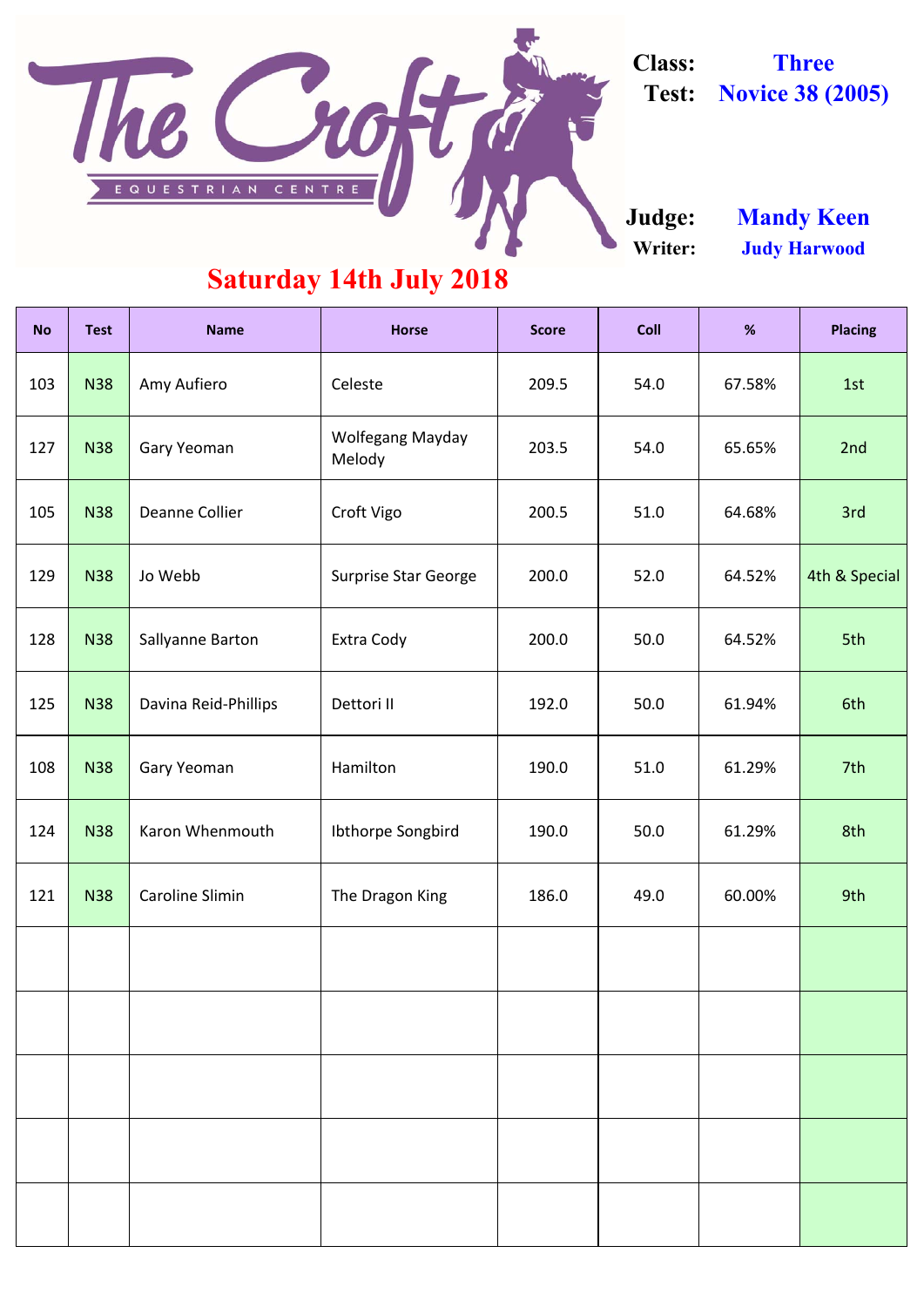| $\mathbf{N}\mathbf{0}$ | Section | <b>Name</b>         | Horse                       | <b>Score</b> | Coll | $\frac{0}{0}$ | <b>Bronze</b><br>Placing | <b>Silver</b><br>Placing | Gold<br>Placing | Overall<br>Placing |
|------------------------|---------|---------------------|-----------------------------|--------------|------|---------------|--------------------------|--------------------------|-----------------|--------------------|
| 110                    | Gold    | <b>Terrie Cross</b> | Hail Storm                  | 127.0        | 63.0 | 70.56%        |                          |                          | 1st             | 3rd                |
|                        |         |                     |                             |              |      |               |                          |                          |                 |                    |
| 111                    | Silver  | Suzy Fabian         | AtlantalV                   | 131.0        | 66.5 | 72.78%        |                          | 1st                      |                 | 1st                |
| 128                    | Silver  | Sallyanne Barton    | Extra Cody                  | 129.0        | 65.5 | 71.67%        |                          | 2nd                      |                 | 2nd                |
| 100                    | Silver  | Gemma Hughes        | <b>Opposition Real Deal</b> | 126.0        | 63.0 | 70.00%        |                          | 3rd                      |                 | 4th                |
| 123                    | Silver  | Annett Lattanzio    | <b>NPS Glasgow</b>          | 120.5        | 66.0 | 66.94%        |                          | 4th                      |                 | 5th                |
| 117                    | Silver  | <b>Frances Elms</b> | Russian Lad                 | 112.5        | 57.5 | 62.50%        |                          | 5th                      |                 | 6th                |
| 114                    | Silver  | Henrietta Shone     | Toffee II                   | 111.5        | 60.0 | 61.94%        |                          | 6th                      |                 | 7th                |
| 113                    | Silver  | Eira Tonkings       | <b>Ben Nevis</b>            | 109.0        | 56.5 | 60.56%        |                          | 7th                      |                 | 8th                |
|                        |         |                     |                             |              |      |               |                          |                          |                 |                    |
|                        |         |                     |                             |              |      |               |                          |                          |                 |                    |
|                        |         |                     |                             |              |      |               |                          |                          |                 |                    |
|                        |         |                     |                             |              |      |               |                          |                          |                 |                    |
|                        |         |                     |                             |              |      |               |                          |                          |                 |                    |
|                        |         |                     |                             |              |      |               |                          |                          |                 |                    |
|                        |         |                     |                             |              |      |               |                          |                          |                 |                    |

| Date:            | <b>14th July 2018</b>   |
|------------------|-------------------------|
| <b>Class:</b>    | <b>Four</b>             |
| <b>Test:</b>     | <b>Novice FSM</b>       |
| <b>Qualifier</b> | <b>WO</b>               |
| <b>Sponsor:</b>  | <b>Baileys</b>          |
| Judge:           | <b>Jenny Welham</b>     |
| Writer:          | <b>Claire Shoesmith</b> |



# **British Dressage Affiliated Freestyle to Music**

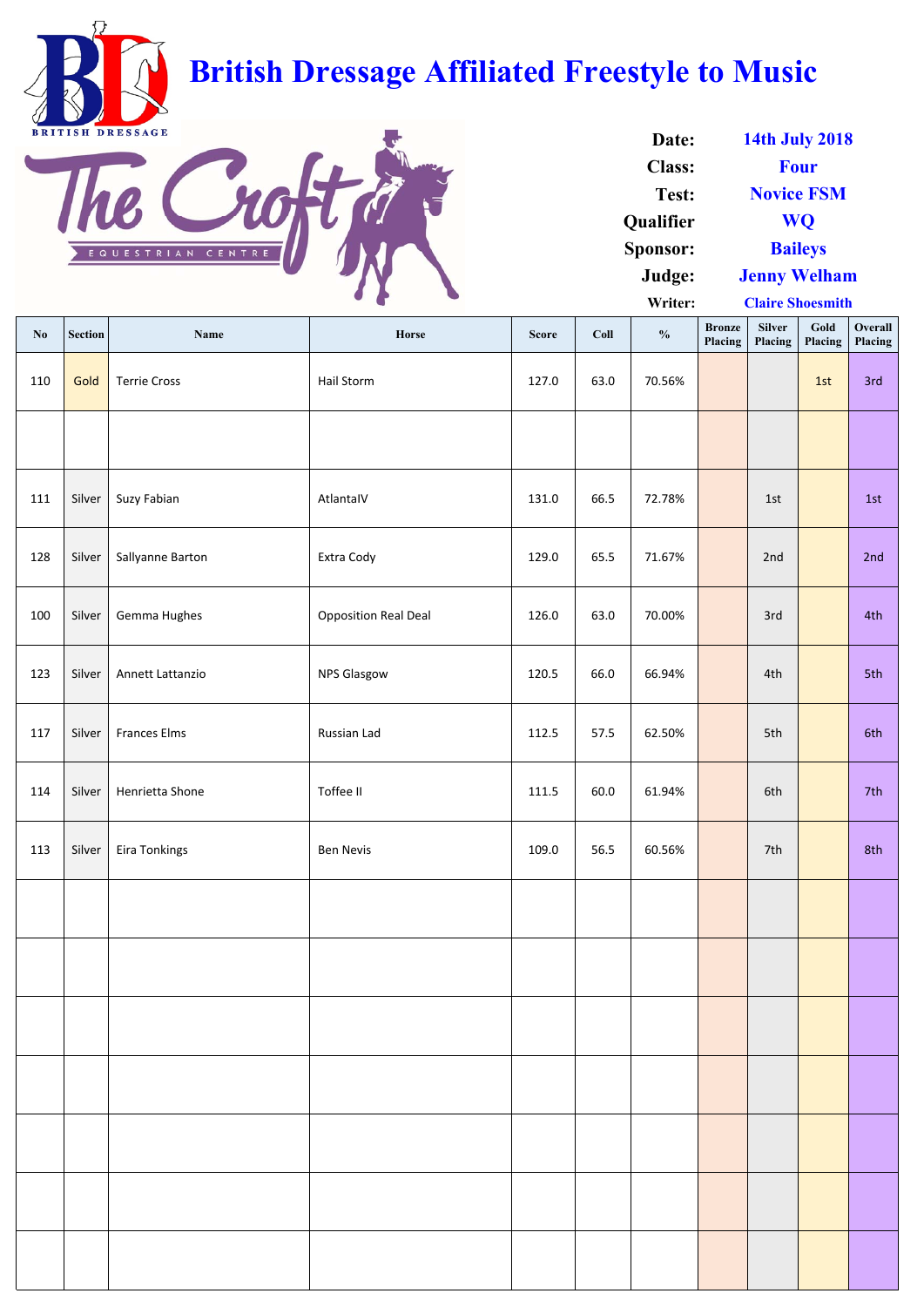| <b>No</b> | <b>Test</b> | <b>Name</b>           | <b>Horse</b>                      | <b>Score</b> | <b>Coll</b>    | %      | <b>Placing</b> |
|-----------|-------------|-----------------------|-----------------------------------|--------------|----------------|--------|----------------|
| 133       | E45         | Jade Deter            | Hawai                             | 212.5        | 60.0           | 73.28% | 1st            |
| 127       | E45         | <b>Gary Yeoman</b>    | <b>Wolfegang Mayday</b><br>Melody | 196.5        | 55.0<br>67.76% |        | 2nd            |
| 104       | E45         | <b>Judith Twallin</b> | Jonny                             | 193.5        | 54.0           | 66.72% | 3rd            |
| 105       | E45         | <b>Deanne Collier</b> | Croft Vigo                        | 192.0        | 54.0           | 66.21% | 4th            |
| 125       | E45         | Davina Reid-Phillips  | Dettori II                        | 180.0        | 52.0           | 62.07% | 5th            |
| 122       | E45         | Aimee Slimin          | The Dragon King                   | 178.5        | 51.0           | 61.55% | 6th            |
|           |             |                       |                                   |              |                |        |                |



| <b>No</b> | <b>Test</b>             | <b>Name</b>         | <b>Horse</b> | <b>Score</b> | Coll  | %      | <b>Placing</b> |
|-----------|-------------------------|---------------------|--------------|--------------|-------|--------|----------------|
| 137       | <b>AM</b><br><b>FSM</b> | <b>Terrie Cross</b> | Voyager II   | 223.5        | 117.0 | 74.50% | 1st            |
| 136       | <b>AM</b><br><b>FSM</b> | Barbara Sommerau    | Leandro II   | 206.0        | 103.5 | 68.67% | 2nd            |
|           |                         |                     |              |              |       |        |                |

#### **Writer: Liz Rushton**

#### **Saturday 14th July 2018**

**Judge: Jenny Welham**



**Class: Nine Tests: Advanced Medium Freestyle to Music**



### **Saturday 14th July 2018**